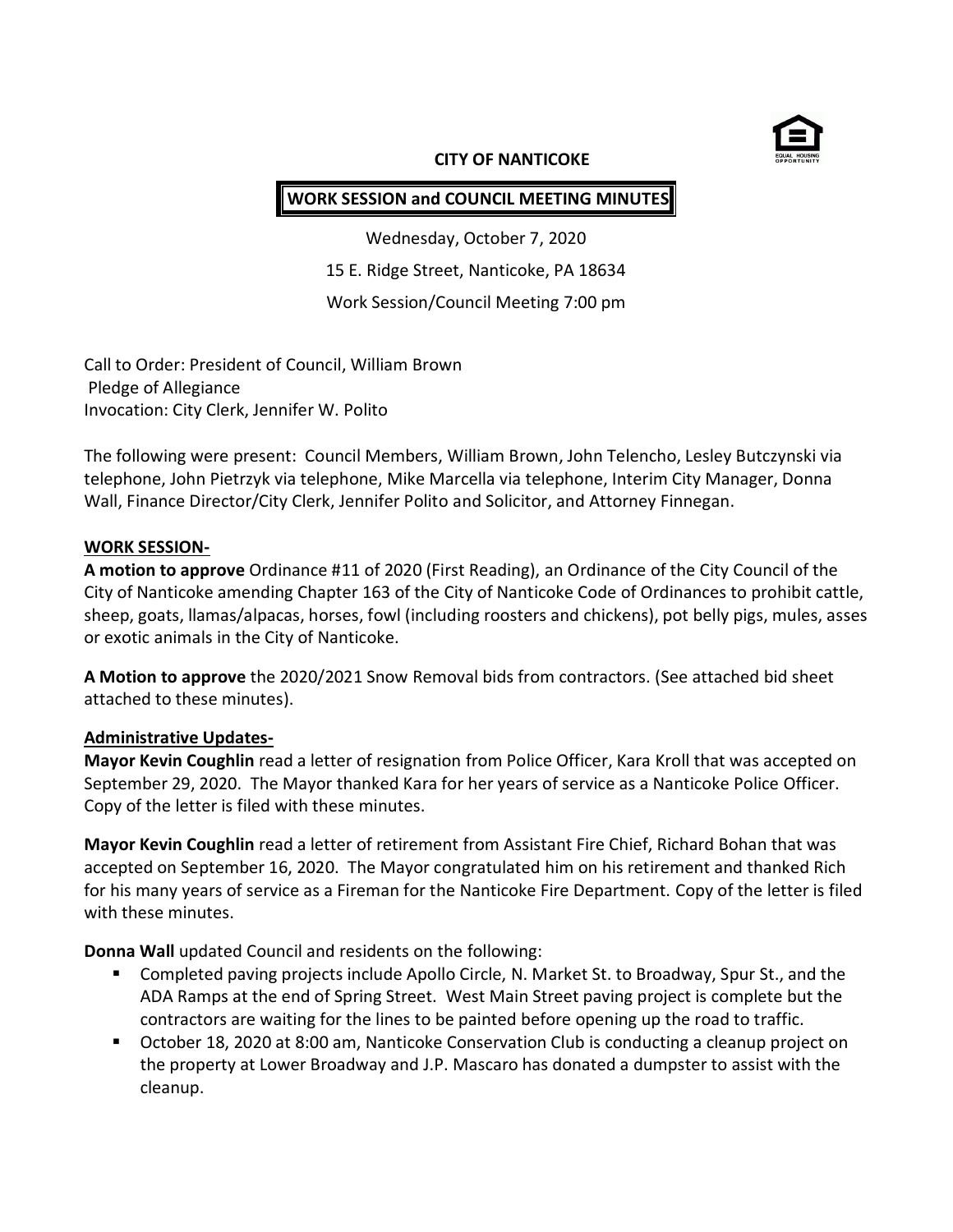- Asplundh is in town trimming trees that are too close to the power lines.
- **EXECT A.** Lights on Market Street and Main Street will be repaired with in the next few weeks.

**A Motion** was made by Councilmember Pietrzyk, seconded by Councilmember Telencho to adjourn the work session. Motion carried unanimously.

## **REGULAR MEETING** Comments from the Public agenda items only.

None

## **Old Business**

The "Welcome Sign" on Main Street has been installed. President Brown stated the sign looks very nice and thanked the committee members for getting the project done. Vice President Telencho stated a stencil wil be put on the back and it is going to say "Thank you for visiting and come back again".

# **New Business**

**A Motion** to approve the September 16, 2020 minutes was made by Councilmember Butczynski seconded by Councilmember Marcella.

Motion carried unanimously.

**A Motion** to approve the payment of the bills in the amount of \$1,433,781.36 (Payroll(s) \$106,189.40 and Payables \$1,327,781.36) was made by Councilmember Pietrzyk, seconded by Councilmember Butczynski.

Motion carried unanimously.

**A motion** to approve Ordinance #11 of 2020 (First Reading), an Ordinance of the City Council of the City of Nanticoke amending Chapter 163 of the City of Nanticoke Code of Ordinances to prohibit cattle, sheep, goats, llamas/alpacas, horses, fowl (including roosters and chickens), pot belly pigs, mules, asses or exotic animals in the City of Nanticoke was made by Councilmember Marcella, seconded by Councilmember Telencho.

Motion carried unanimously.

**A Motion** to approve the 2020/2021 Snow Removal bids from contractors. (See attached bid sheet attached to these minutes) was made by Councilmember Butczynski, seconded by Councilmember Pietrzyk.

Motion carried unanimously.

## **COMMENTS FROM THE PUBLIC –**

**Mr. Lou Gianuzzi** asked for an update on Dave Alberola and the advertising benches. Mayor Coughlin stated he fixed the broken ones and trimmed the tall grass and weeds. Lou stated they are not all fixed, the one on Kosciuszko Street has nails sticking out of it and a broken plank. Mayor Coughlin stated the ones he checked were fixed. President Brown asked that the Code Officer, Jack Minsavage, check all 8 benches and report back to the Mayor with his findings.

**Mr. Hank Marks** opened by saying "Betrayal of the Taxpayers" and went on that he and some taxpayers were not happy in the contract negotiations between the City and the Fire Department. Hank asked why comments from Councilmember Telencho and Marcella were not taken into consideration when negotiating the contract. Mayor Coughlin commented that he disagrees with the